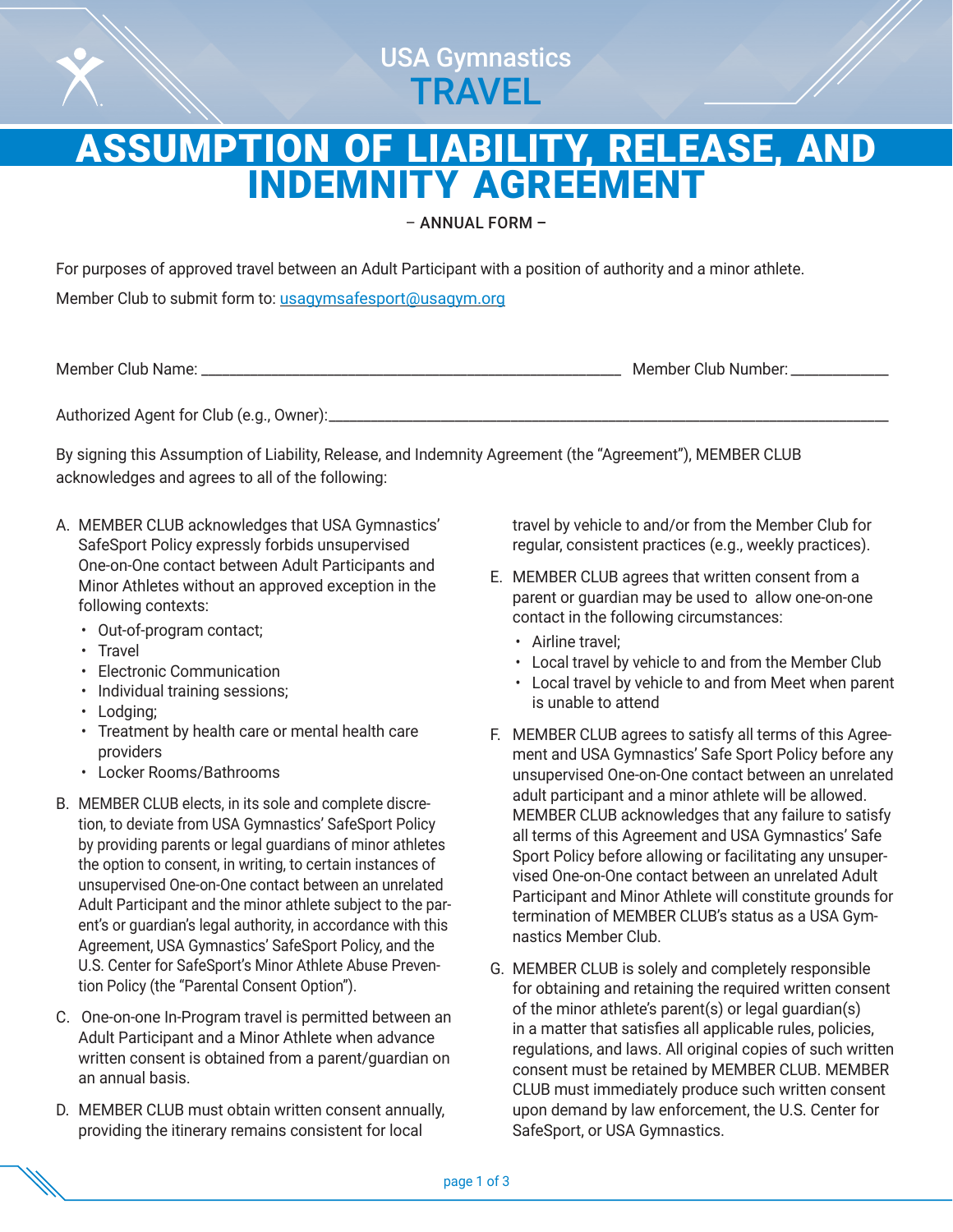## ASSUMPTION OF LIABILITY, RELEASE, AND INDEMNITY AGREEMENT

### Member Club Name: \_\_\_\_\_\_\_\_\_\_\_\_\_\_\_\_\_\_\_\_\_\_\_\_\_\_\_\_\_\_\_\_\_\_\_\_\_\_\_\_\_\_\_\_\_\_\_\_\_\_\_\_\_\_\_\_\_\_\_\_ Member Club Number: \_\_\_\_\_\_\_\_\_\_\_\_\_\_

- H. Written consent by parent(s) or guardian(s) must meet all of the following criteria:
	- Written consent is given by parent or legal guardian of the minor athlete for unsupervised One-on-One contact.
	- The parent(s) or legal guardian(s), the Authorized Agent for Club, and the unrelated adult participant must sign the written consent. All parties who sign the written consent are strictly liable for any material misrepresentations or material omissions contained in the written consent.
	- The written consent confirms that each parent or legal guardian signing the written consent has:
		- completed the "Parent's Guide to Misconduct in Sport," offered by the U.S. Center for SafeSport; (one time only)
		- confirmed a travel plan that, at a minimum:
			- 1. states the place and time of departure and the place and time of arrival;
			- 2. lodging reservations
			- 3. flight schedule
		- agreed to notify immediately the Authorized Agent for Club of any deviation from the travel plan or expected conduct; and
		- The written consent confirms that the minor athlete:
			- 1. has successfully completed the age appropriate SafeSport course for athletes (one time per age group), provided by the U.S. Center for SafeSport; and
- 
- 2. has the right decline or end unsupervised Oneon-One contact at any time and without any explanation.
- The written consent confirms that the unrelated adult participant:
	- 1. membership status in good standing;
	- 2. has reviewed the USA Gymnastics Safe Sport Policy, and the SafeSport Code for the U.S. Olympic and Paralympic Movement and acknowledges their obligation to report child abuse and misconduct under those policies.
	- 3. has no red-flag level criminal disposition or unresolved criminal indictment or charge (see the SafeSport Code and USA Gymnastics background check policy for definitions);
	- 4. does not appear on USA Gymnastics Permanently Ineligible or Suspended and Restricted Person's list.
- The written consent confirms that the Authorized Agent for Club:
	- 1. agrees to immediately end unsupervised contact between an unrelated adult and a minor athlete upon request of the athlete or parent or legal guardian, without any explanation needed from the requesting party; and
	- 2. has reviewed the USA Gymnastics Safe Sport Policy, and the SafeSport Code for the U.S. Olympic and Paralympic Movement and acknowledges their obligation to report child abuse and misconduct under those policies.

*All of the above criteria must be expressly stated in the written consent.*

- I. MEMBER CLUB is solely and completely responsible for (a) its decision to elect the Parental Consent Option and (b) any One-on-One contact between an unrelated adult and a minor athlete. MEMBER CLUB assumes complete responsibility for any loss, damage or injury of any kind including any direct, indirect, special, incidental, exemplary, consequential or punitive losses or damages, or damages arising out of or in connection with either (a) its decision to elect the Parental Consent Option or (b) any One-on-One contact between an unrelated adult and a minor athlete.
- J. MEMBER CLUB and its employees and agents (the "Releasing Parties") agree not to hold USA Gymnastics liable for any loss or damage incurred that is connected in any way to (a) the Releasing Parties' decision to elect the Parental Consent Option or (b) One-on-One contact between an unrelated adult and a minor athlete. The Releasing Parties' exclusive remedy shall be as set forth in this Agreement. To the maximum extent permitted by law, in no event shall USA Gymnastics (including its officers, directors, employees and agents) be liable for any loss, damage or injury of any kind including any direct, indirect, special, incidental,